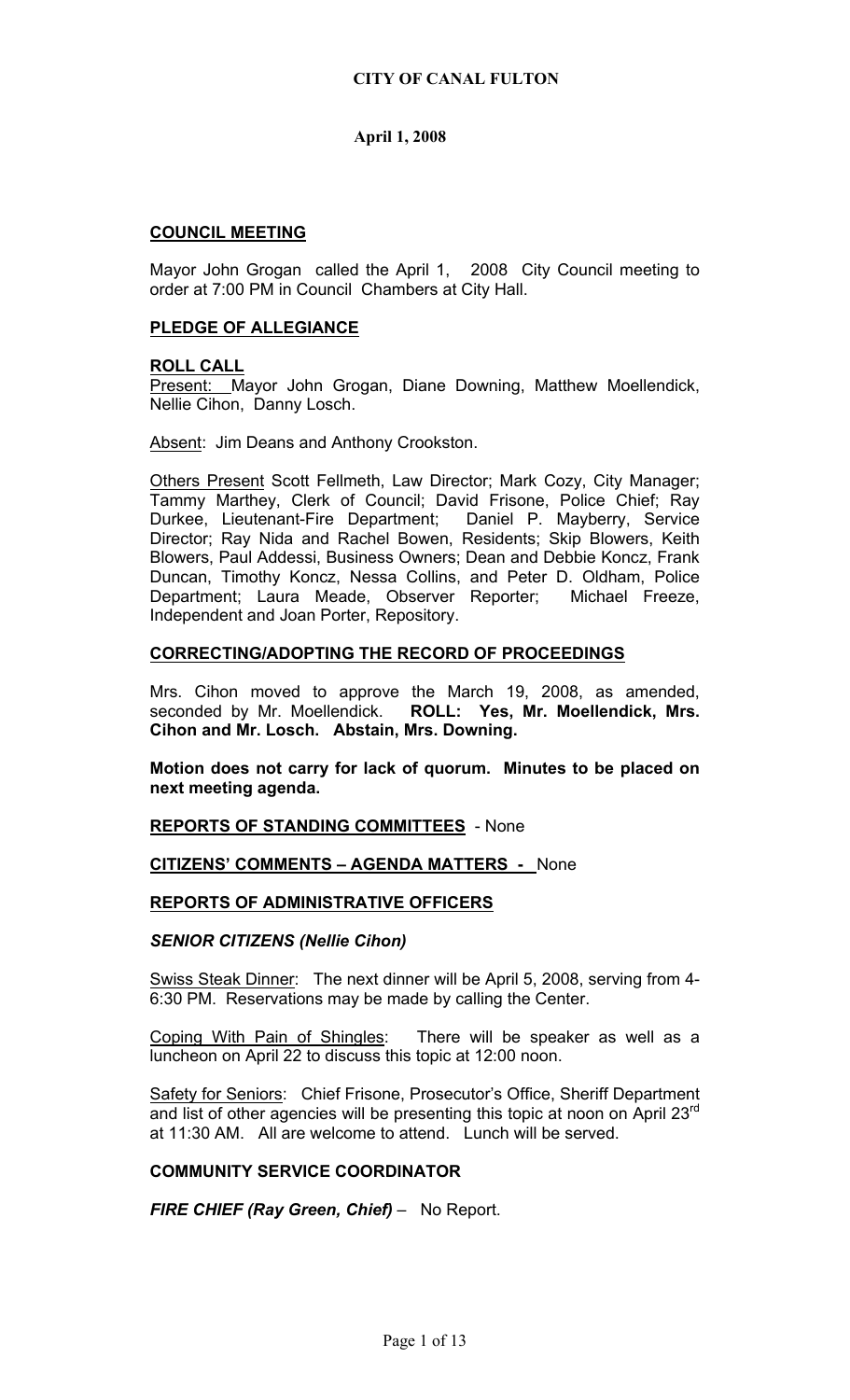*POLICE DEPARTMENT (***David Frisone, Chief):** Chief Frisone made a request for Council to confirm three candidates for the position of part-time police officer. They are: Timothy Koncz, Nessa Collins, and Drake Oldham.

Mayor Grogan stated information had been forwarded to Council per his request, he would make the commendation that they confirm the following three individual's for part-time police officers for the City of Canal Fulton.

- 1. Drake Oldham: Mr. Oldham is a twelve year veteran of the Cuyahoga Falls Police Department where he served as a patrol officer and training officer. He currently serves as a Training Coordinator/Instructor for the Ohio Peace Officer Training Commission in Richfield and lives in Stow.
- 2. Nessa Collins: Miss Collins is a graduate of the Stark State College Police Academy and currently serves as a Deputy Sheriff for the Mahoning County Sheriff's Office. She is also a Firefighter/EMT with the Osnaburg Township Fire Department and lives in East Canton.
- 3. Timothy Koncz: Mr. Koncz is a graduate of Stark State College Police Academy and Northwest High School. Mr. Koncz currently works full-time in the shipping department for Ohio Wholesale Inc. in Seville and lives in Canal Fulton.

Mrs. Cihon moved to appoint the individual's to the police department based upon the Mayor's recommendation, seconded by Mr. Losch. **ROLL: Yes, ALL**.

Mayor Grogan administered the Oath of Office to the three candidates and welcomed them aboard.

*ENGINEER/STREETS/PUBLIC UTILITIES (William Dorman/Dan Mayberry):* No Report

### *FINANCE DIRECTOR (Scott Svab)*

Ordinance 17-08: Mr. Svab stated he had an additional ordinance for a first reading. He stated the change is the mileage reimbursement. It is currently \$8.00 and he is requesting it to be raised to \$12.00. He stated he has spoken with Chief Green and he is in agreement with this. Ohio Billing had recommended going to the maximum amount. Medicare only pays 80% of the projected costs and their highest allowable in the area is \$8.32 and we will be meeting that gap. He stated at the current rate we are only collecting \$6.40. He stated the 2007 fuel expenses were \$6,341 and 2006 they were \$5,479. From the March runs, they have collected \$3,186 and the year to date for 2008 is \$12,469. They are track presently of reaching the goal of \$60,000. They still need to see what they are going to collect from the Township.

He would ask Council for a first reading on this ordinance.

Purchase Orders & Bills: Mr. Svab stated they are included in the packet.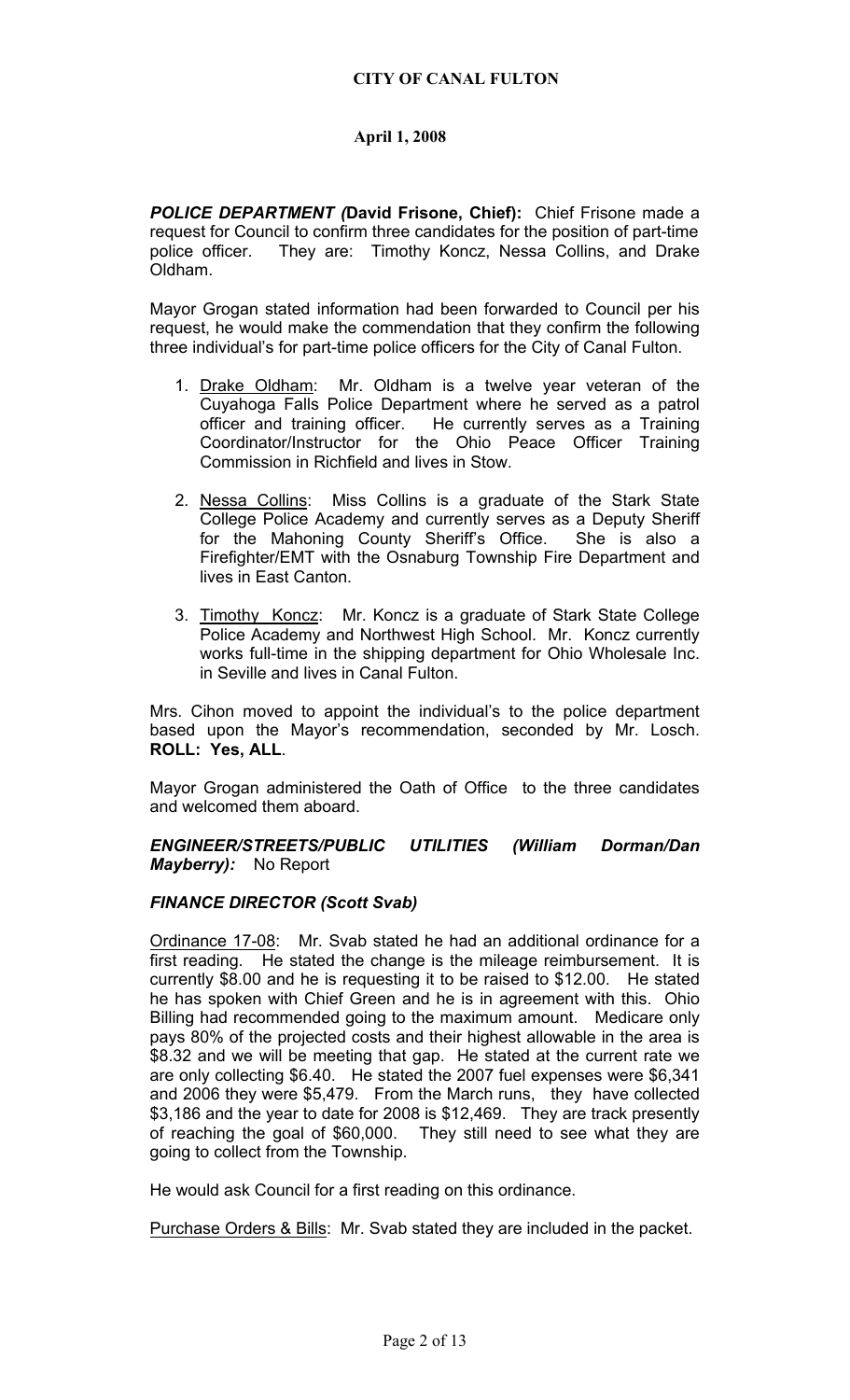## **CITY OF CANAL FULTON**

## **April 1, 2008**

## **CITY MANAGER (Mark Cozy)**

SCOG GeoComm Study: Mr. Cozy stated he has a packet from Stark Council of Government (SCOG) which did a study of the regional dispatch and 911. He has a summary of the study. They are asking all the political subdivisions to do a resolution of support. He is giving Council information to review and is also distributing a resolution that was passed by the County Commissioners. He stated the Police and Fire Chief and Mayor are currently reviewing the study itself. He stated the summary is a nutshell of the survey. Mr. Cozy stated once all is reviewed, he will be coming back to Council with a recommendation.

Mayor Grogan stated once they have had an opportunity to read through it, they will make a recommendation.

Comprehensive Plan: Mr. Cozy stated yesterday was the deadline for the Lawrence Township Trustees to respond to a letter that was sent to them requesting their participation in the Comprehensive Plan. The City did not receive a written response back from them.

Mr. Nau, Stark County Regional Planning (SCRP), can prepare a contract for the City to enter into an agreement with them to do a comprehensive plan in the amount of \$15,500. Mr. Cozy would like a motion of support for him to have the contract drafted for review for the next meeting. Mr. Cozy stated they had sent out a request from individual's to serve on the steering committee and they may need to revisit that and it could possibly be expanded or allow the SCRP facilitate that process. He thought there were individuals in the township that would be interested in working with the City.

Mayor Grogan stated he would have liked to have something returned from the Trustees as to whether or not they wanted to participate in this since it is going to impact them even if we go ahead with it. It doesn't make sense for them not to try to have some type of joint effort with the City. He doesn't know if Council wants to, or if they are prepared to do this study. He hasn't looked at that portion of the budget to see if we are going to be able to sustain the entire cost for the study. It would be nice to be able to share this cost, and in return share the growth of the community as a whole. He stated he is aware one of the Trustees stated they wanted to be left alone, but he feels this is one person. He doesn't believe that he speaks for all three and he would like something from the other two stating unanimously they don't want to do anything on this venue. There silence can be deafening, but he would like to have something from them stating they don't want to proceed forward.

Mrs. Cihon stated she has mixed feeling about it but would like to go ahead with the plan; Mr. Moellendick stated he would like to move forward; Mr. Losch stated to move forward that many offers have been extended; Mrs. Downing stated to definitely move forward.

Mayor Grogan stated based on the positions of Council to get the draft to review.

### **City Vehicle**

Mr. Cozy stated Mayor Grogan asked for him to get information on a vehicle for the City. He stated the best deal he could get was for a 2008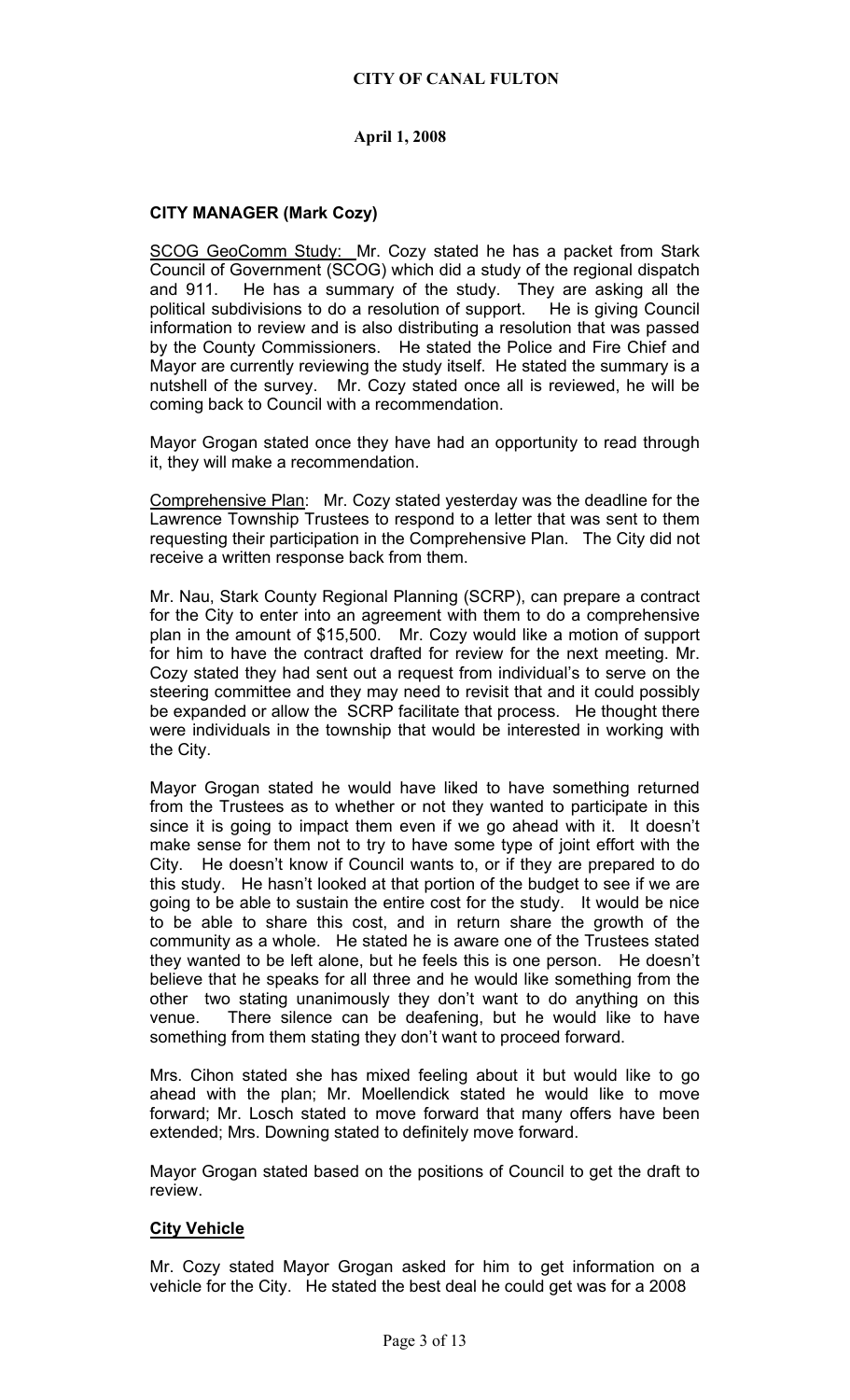Ford Escape, State contract price \$17,105.00 The cost would be shared three ways, 1/3 water, 1/3 sewer and 1/3 general fund. He stated they could move forward with this purchase but it was not a budgeted item so they would have to do an appropriation next meeting. He wanted to make sure that Council is in support of the Mayor's request.

Mayor Grogan stated employees are driving their personal vehicles and it is to the point that is going to alleviate the additional wear and tear on employees' vehicles and the cost in mileage reimbursement to the City.

He feels it is a good idea that they purchase a vehicle. Mayor Grogan stated by voice vote, he asked if Council had any problems with the purchase of a vehicle: Mr. Moellendick, no; Mrs. Cihon, no; Mr. Losch, no; Mrs. Downing, no.

Elmridge Property: Mr. Cozy stated a paper products company has recently moved into one of the buildings on Elmridge. They are relocating from Jackson Township.

Canalway Center Seasonal Help: Mr. Cozy stated Sheila Charlson would like to return as seasonal help to assist at the Canalway Center and he would like a voice motion from Council. This would be her second year and the Center and would like to bring her back at the established rate of \$9.08 per hour for second employment.

Mr. Moellendick made a motion to accept the recommendation of Mr. Cozy to re-hire Mrs. Charlson for seasonal help at the Canalway Center, seconded by Mrs. Cihon. **ROLL: Yes, ALL**.

Mr. Cozy stated there is an ad in the paper for additional seasonal help. He will be bringing other candidates to Council.

Mr. Cozy stated the Zoning Department is now open Monday through Thursday from 8:00 AM – 4:30 PM. He is now back to 32 hours per week. He had previously been reduced to 20 hours per work during the winter months but things have picked up.

Mr. Cozy stated he would like to have an executive session at the end of the meeting.

*REPORT OF MAYOR (John Grogan)* Mayor Grogan asked who the Vice President Pro Tempore was. He stated they would need to elect one this evening to be able to complete the executive session form.

*PARKS & RECREATION BOARD (Fred Fleming)* – Not Present.

*LAW DIRECTOR (Scott Fellmeth)* - No Report.

**THIRD READINGS** - None

**SECOND READINGS** - None

**FIRST READINGS** 

**Ordinance 10-08**: An Ordinance Amending the Planning and Zoning Code Chapter 1187, Concerning Swimming Pools and Repealing Any Ordinances in Conflict Therewith. **Stands As First Reading**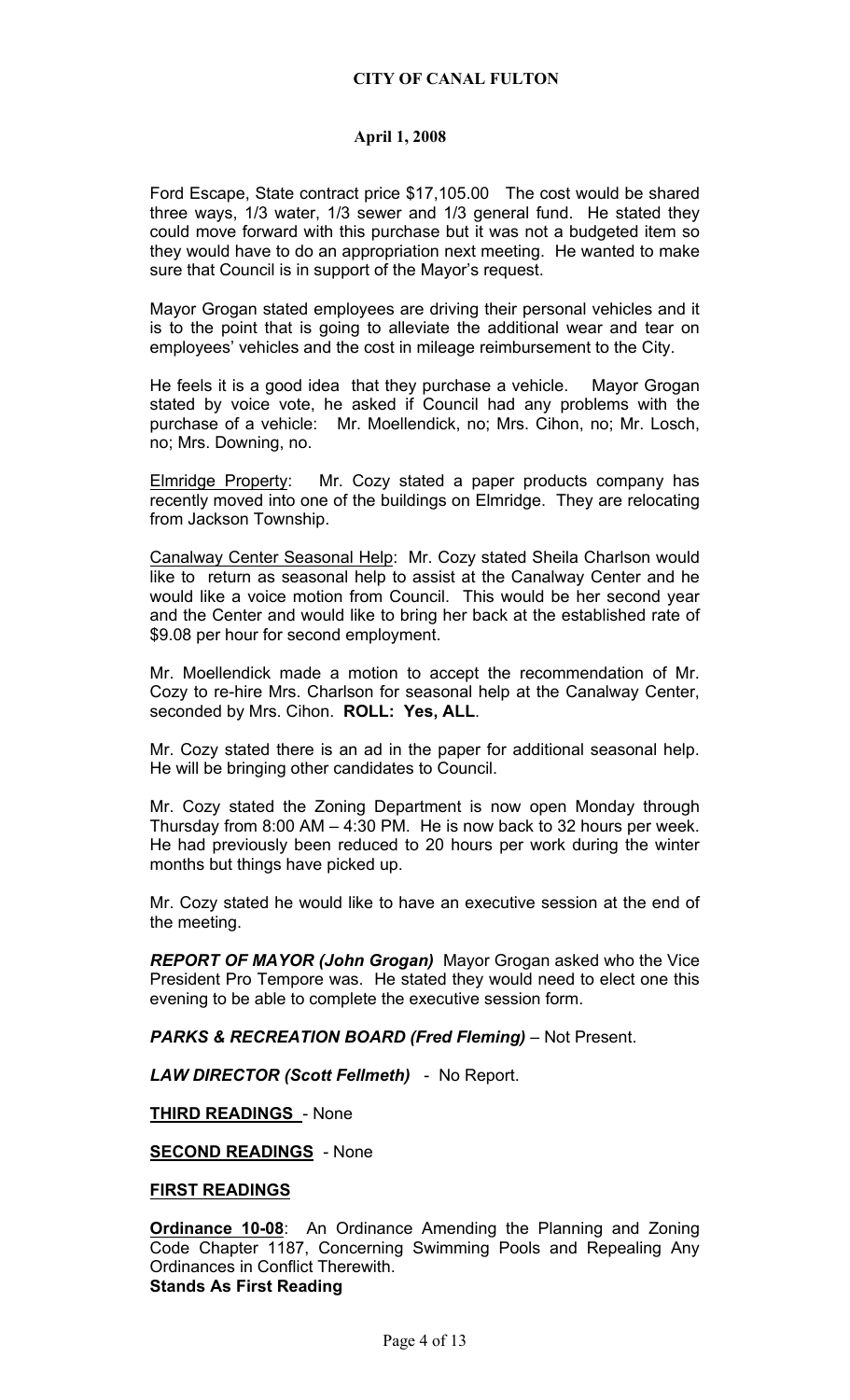**Ordinance 11-08**: An Ordinance Amending the Zoning Code by Zoning 32.767 Acres Recently Annexed to the City of Canal Fulton (CF Farms) **Stands As First Reading** 

**Ordinance 12-08**: An Ordinance Amending the Zoning code By Zoning 11.762 Acres Recently Annexed to the City of Canal Fulton (Canal Lands) **Stands As First Reading** 

**Ordinance 13-08**: An Ordinance Amending the Zoning Code By Zoning .866 Acres Recently Annexed to the City of Canal Fulton. (Hare) **Stands As First Reading** 

**Ordinance 14-08:** An Ordinance Amending the Zoning Code by Zoning 2.084 Acres Recently Annexed to the City of Canal Fulton. (Khelp) **Stands As First Reading** 

**Ordinance 15-08**: An Ordinance Amending the Zoning Code By Zoning 2.66 Acres Recently Annexed to the City of Canal Fulton. (Lockhart) **Stands As First Reading** 

**Ordinance 16-08**: An Ordinance Amending the Zoning Code by Zoning 3.855 Acres Recently Annexed to the City of Canal Fulton. (Repland) **Stands As First Reading** 

### **PURCHASE ORDERS & BILLS**

**P.O. 5213** to Reilly Sweeping Inc. for Street Sweeping All City Streets-Low Bid Price in the Amount of \$3,245.00

Mrs. Cihon moved to approve P.O. 5213, seconded by Mr. Moellendick. **ROLL: Yes, ALL**.

**P.O. 5228** to Hysong Paving for Billing and Retainage Discover Park Project in the Amount of \$7,497.28.

Mrs. Cihon moved to approve P.O. 5228, seconded by Mr. Moellendick. **ROLL: Yes, ALL**.

Mr. Mayberry stated he retained some of the money to ensure that the trees and other landscaping survived the winter.

**P.O. 5229** to Ohio Vietnam Veterans Memorial for Bench Memorial for Vietnam Veterans Memorial Park in Clinton in the Amount of \$3,500.00 Mr. Moellendick moved to approve P.O. 5229, seconded by Mrs. Cihon. **ROLL: Yes, ALL**.

**P.O. 5230** to Treasurer of State Revenue Management for 2008 Ford Explorer 4x4-Police Capital Item Budget 2008 in the Amount of \$18,277.97.

Mrs. Cihon moved to approve 5230, seconded by Mr. Moellendick. **ROLL: Yes, ALL.** 

**P.O. 5233** to Stark County Soil & Water Conservation District for 2008 Conservation Appropriation Required for Ohio EPSA for Operators of Municipal Storm Sewer Systems (MS4) in the Amount of \$3,500.

Mrs. Cihon moved to approve P.O. 5233, seconded by Mr. Losch. **ROLL: Yes, ALL.**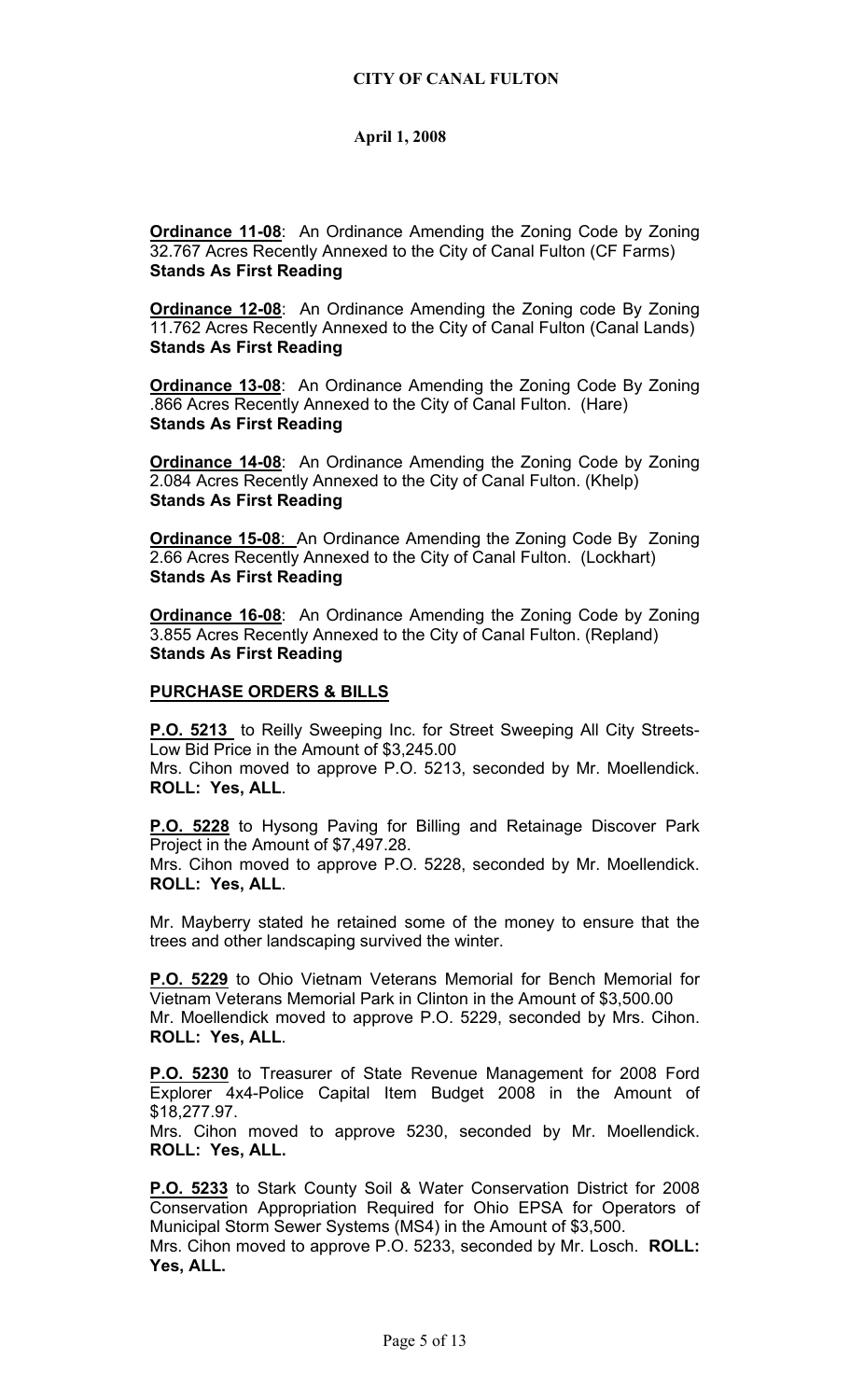**P.O. 5235** to H.L. Parker Electric Inc. for Final Retainage and Pay Application #7-New Fire Station Project in the Amount of \$19,519.01. Mrs. Cihon moved to approve P.O. 5235, seconded by Mrs. Downing. **ROLL: Yes, ALL**.

**P.O. 5236** to Fire Foe Corporation for Pay Application #2 in the Amount of \$3,360.00.

Mrs. Cihon moved to approve P.O. 5236, seconded by Mr. Moellendick. **ROLL: Yes, ALL.**

**BILLS: \$207,711.36** Mrs. Cihon moved to approve the bills in the amount of \$207,711.36, seconded by Mr. Moellendick. **ROLL: Yes, ALL**.

### **OLD/NEW/OTHER BUSINESS**

Mayor Grogan stated Council needs to elect a Vice President Pro Tempore.

Mrs. Downing moved to nominate Mrs. Cihon, seconded by Mr. Moellendick. **ROLL: Yes, ALL**.

Ms. Marthey asked that Council committees that have not met this year need to schedule a meeting to fulfill the Council rules requirement. Mayor Grogan asked Mrs. Cihon to meet with Mr. Crookston to get dates established for those committees that have not met yet.

### **REPORT OF PRESIDENT PRO TEMPORE (Anthony Crookston)** - Not Present

### **REPORT OF SPECIAL COMMITTEES** - None

### **CITIZENS COMMENTS-***Open Discussion (Five-Minute Rule)*

### **Sewer Back Up Issue**

Ray Nida, 331 W. Market Street: Mr. Nida stated on March 4, 2008 he woke up to a cold house. Upon looking, he found his basement submerged in about 3 feet of sewage. He has had to have over \$900 worth of repairs to his furnace and has also lost personal belongings, as well as the clean up that needs done. He is asking for assistance from the City.

Rachel Bowen, 416 Milan Street: Mrs. Bowen stated on March 4, 2008, she woke up to hear her furnace gurgling. She had 16" of sewage water in her basement. Her daughter's bedroom is in the basement. She stated they lost approximately \$5,000 in personal property and an additional cost of \$1,600 to replace the drywall, insulation and everything that was in her room because of all the mold that is now growing.

Raymund Durkee, 407 W. Market Street: Mr. Durkee read a letter into the record regarding the sewage back up in his home on March 4, 2008. (Attached).

Mayor Grogan stated this is a situation that has gone unresolved for too long. He does believe there has been calls and contact with the insurance company. The insurance company has denied the claims. Mr. Mayberry has had crews performing secondary review of the blockage. The City's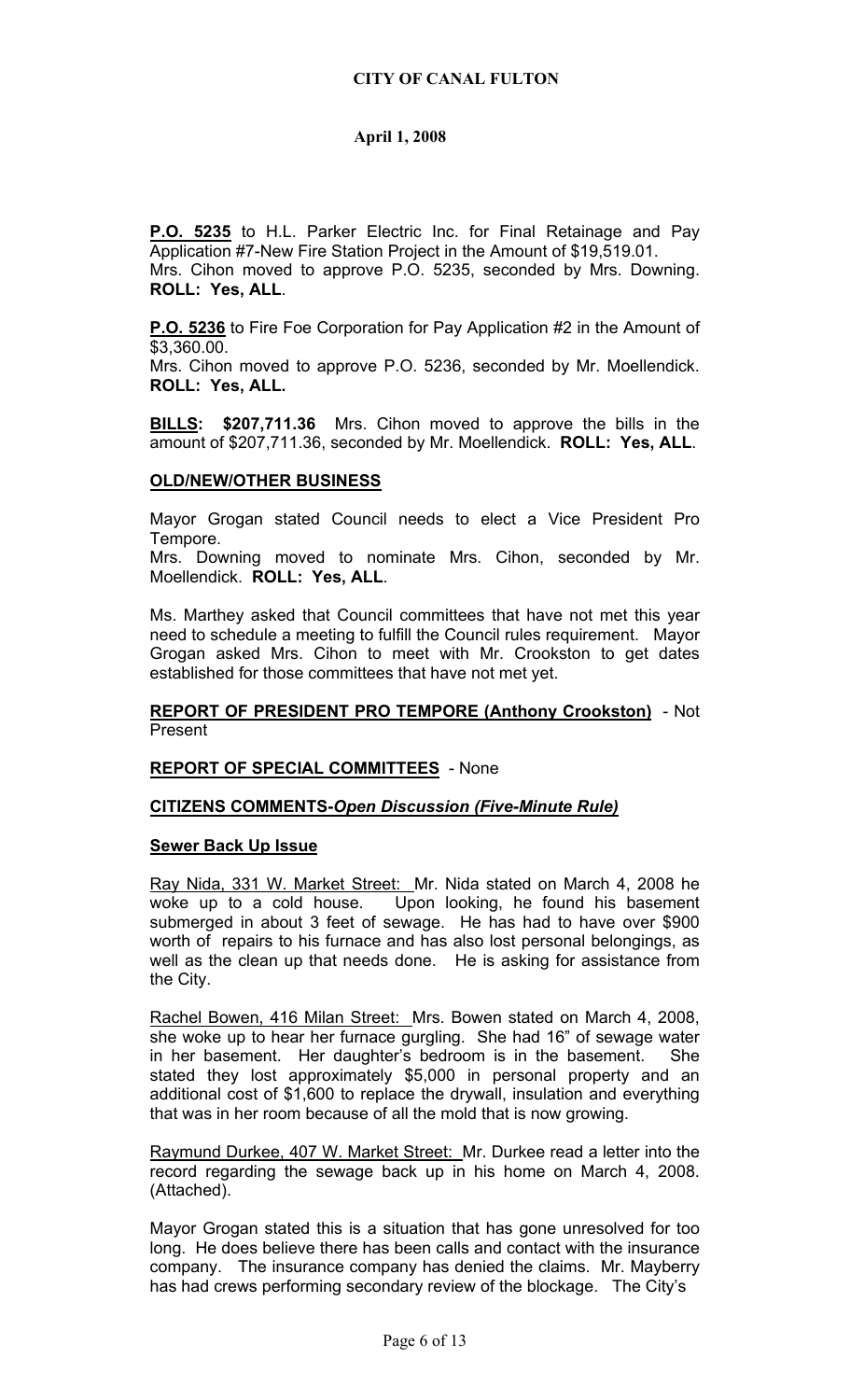Law Director was contacted and everyone had been made aware of the situation. Mayor Grogan stated no one is trying to shirk responsibility and all are considerate of the fact that no one should have to deal with sewage in their homes.

Mr. Mayberry stated there are some things they can do to prevent this from happening again by installing a check valve or backwater valve in their sewer laterals. This would eliminate this from reoccurring. The sanitary sewers in the area of Market Street are routinely cleaned. They had experienced a backup in the area years ago, and whenever that occurs in the City, they will put that section of the sewer on a preventative maintenance list. He stated with it being an older neighborhood with larger trees, tree roots are generally the problem, not only in City sewer mains, but in resident's sewer pipes. It just so happened they were in the area several weeks earlier. A neighbor had a sewer back up and the City checked the sewer mains and found them to be fine and then went to the home owner and checked his sewer lateral with a camera, which is something the City doesn't normally do for residents. They found tree roots so the resident had the sewer cable cleaned. The preventative maintenance was done in November and would have been scheduled again the latter part of April.

Mr. Mayberry stated the City has had sewer back ups in the past and they have worked with the homeowners as best as they could. He stated he is the Service Director and only has so much authority and latitude of his decision making ability and he has to rely on the rest of the administrative staff.

Mayor Grogan stated they are trying to get a clearer picture as to all of this and get it for the record because it is a mess on a lot of different levels.

Mayor Grogan stated Mr. Svab spoke with the insurance carrier and asked if they gave a reason why they opted not to handle this claim.

Mr. Svab stated Mr. Mayberry initially contacted the insurance company weeks ago and they reviewed the claims, to what extent he did not know. Mr. Svab stated he called the insurance company today after lunch and they were to fax over an official report, but we did not receive it yet. He stated the insurance company had spoken with Mr. Mayberry why they had refused it. Mr. Svab stated in the past, he believes the flexibility of the other carrier was merely telling them to pay the claim and that is why our rates were so high because certain incidents would happen and they would use our discretion on whether we wanted to pay out the claim or not. The new company was asked to review the claim and the situation involved and they saw information that was provided and they said no they would not; it is not to say we can't go back to them and instruct them to pay the claim, but then we are eventually going to pay higher fees.

Mr. Cozy stated he called his own insurance agent and he said he was covered. He said if he had a sewer back up in his basement and filed a claim, it would be covered up to \$5,000. Mr. Cozy said his agent informed him it isn't very expensive. He said his agent indicated most people probably have the coverage.

Mayor Grogan asked the individual's that were present if they had gotten with their insurance and asked them about their situation and what was their response?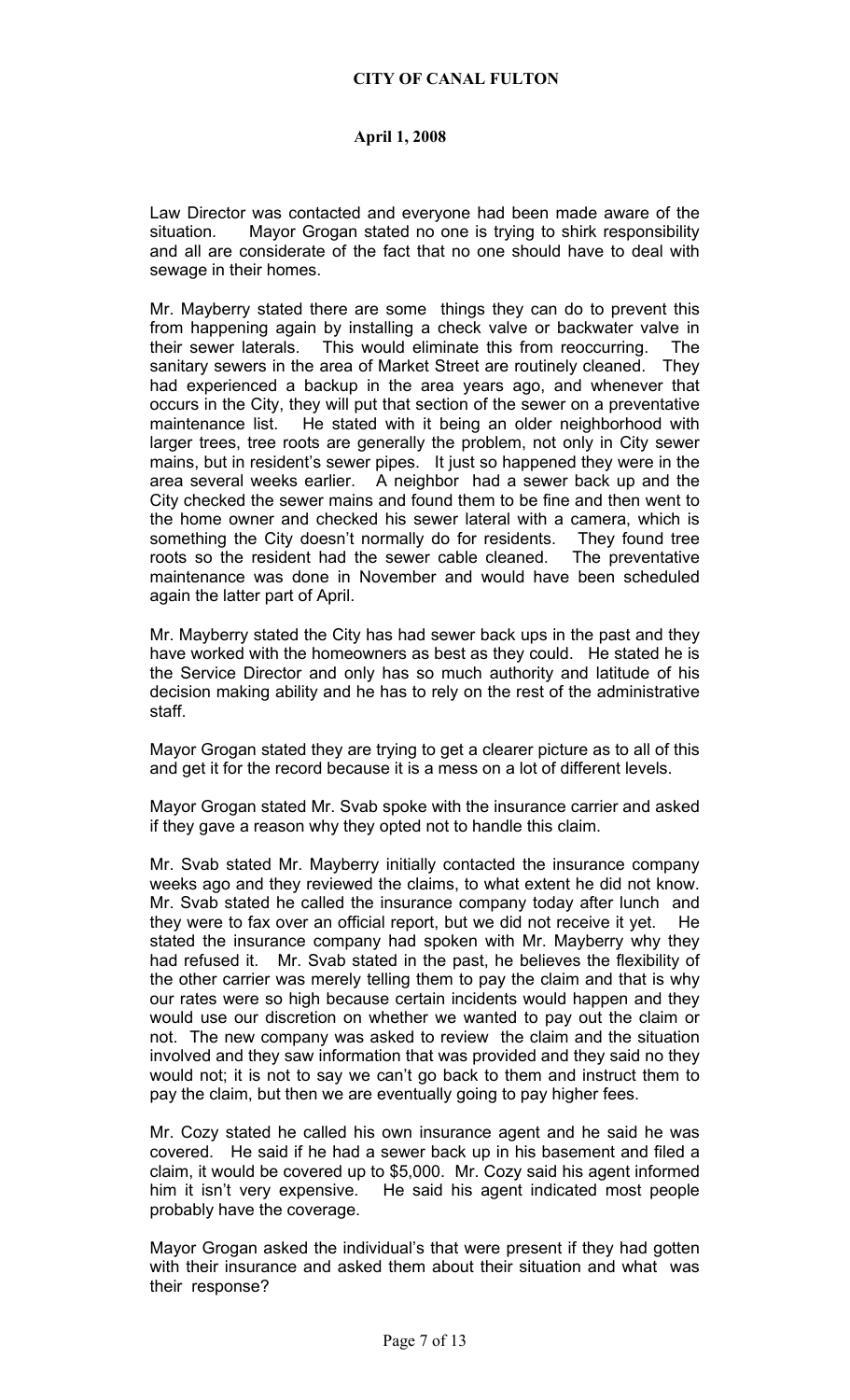Mr. Nida, Mrs. Bowen and Mr. Durkee stated they did not have the coverage. Mrs. Bowen stated her insurance company, State Farm, indicated to her that only about 5% of the people have such coverage.

Law Director Fellmeth stated he carries supplemental insurance for back up and it is very inexpensive. He stated the Mayor, Council and Administration are very sorry for what happened. He stated the problem we are in right now is our liability insurance carrier is denying payment of the claims unless we can show negligence on behalf of the City, which they have been unable to do. He suggests that they re-submit the claims and go from there and make allegations of bad faith if they refuse to cover the claims. He stated the City is not self-insured and we cannot negotiate a settlement of a claim which falls within our own insurance perimeter and this is where we are stuck right now until we make a determination. Unless they can show negligence on behalf of the City, he doesn't know what will happen with the claims. He recommended to have the claims resubmitted and ask them to expedite the process.

Mayor Grogan stated on behalf of the Law Director's recommendation, he would like the claims to be resubmitted to the insurance company. The City has the information from the residents and photos. Mayor Grogan stated he understands the inconvenience for those involved and the clean up and the City is not trying to shirk any responsibilities and it is something they are going to have to deal with.

Mrs. Cihon stated when the department was called out the weather was very bad and the department did an excellent job under the circumstances.

# **No Parking Sign Issue**

Paul Addessi, 761 Elmridge Avenue: Mr. Addessi thanked the City for the quick action regarding placing the no parking signs. He said he thought at the beginning of the last meeting, that he specifically stated it was not personal against Skipco's or anyone that worked there. He does not know them. He strongly emphasized that it had to do with the people that attend the auctions, especially those from out of town. He thought he had made that clear at the last meeting and still feels that way. He stated the article in the Independent was unfair and inaccurate. He feels the Independent should retract the story because he has had a lot of phone calls over the article.

He stated he has been patient and has tried to work with the situation. He put chains up across his driveway, simply to keep people out of their parking lot. He stated they did not initially do this, but it got so out of hand they had to do it. He stated knowing there is an auto auction across the street, they have accepted the fact that they are always going to have to chain the lot. Mr. Addessi stressed that this is not a personal issue; it has to do with those that attend the auctions. His initial concerns were about the safety issues with the fire hydrants being blocked, and then it started hitting the bottom line and costing him money, then he felt it was enough.

Skip & Keith Blowers, 700 Elmridge Avenue: Mr. Blowers stated three years ago he sat in Council Chambers with the Village Administrator and the Zoning Inspector and told them he had a problem on Locust with the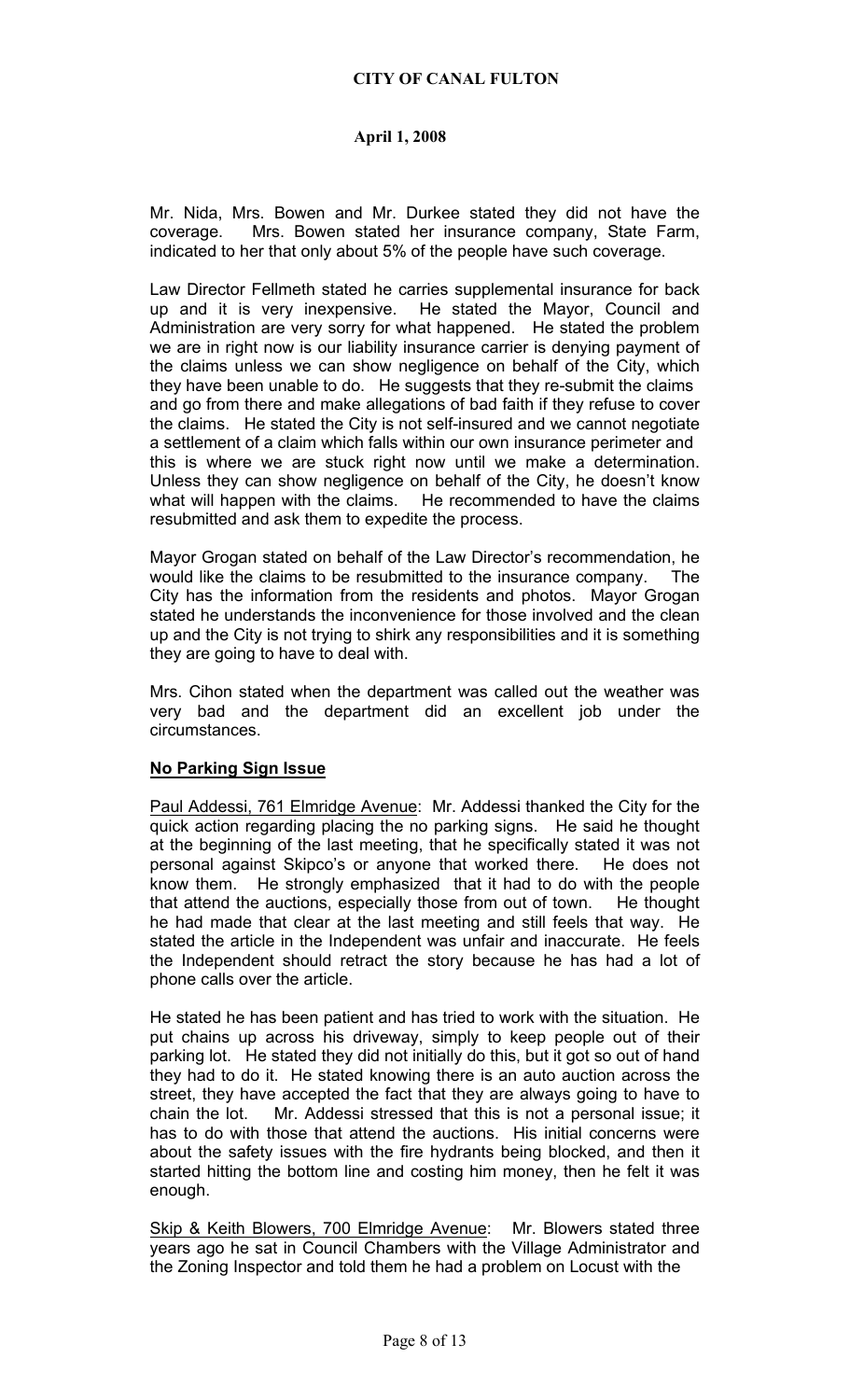auction with traffic on Saturday mornings. He stated he presented a proposal to build a \$1M facility on Elmridge. He stated at that time, the Mayor, Mrs. Loretto and Mr. Belford were all supportive of building the new facility. He said they had indicated to him that he could park on the street. He stated Mr. Addessi's complaint is the first one. Mr. Blowers stated they have had issues there on Saturday morning with Snyder's drive being blocked but they send a truck down and tow the cars. He stated there have been instances of the basketball facility having tournaments at the same time as the auctions. He stated they really don't have an unmanageable problem and feels this is the most frustrating part of the situation. He stated had Mr. Addessi come to them and asked them to move the cars blocking his drive, he would have immediately moved the car(s).

Mr. Blowers stated when they have a problem why can't the problem be worked out. Why would they take an administrative action without contacting all involved? He stated they have never had a chance to manage the problem.

Mr. Blowers stated once a quarter they have the US Marshall sale which generates more traffic. He stated the public doesn't have any consideration, just like those attending the Canal Days Festival who park up in people's yards. He does feel they can manage their way through this without doing the harm to Skipco's in parking by posting the whole side of the street because they use it for two hours on Saturdays.

Mr. Blowers stated they would like the opportunity to sit down with the Police Chief and make sure there is personnel out in the lot on Saturdays. He stated had they known there was a problem they would have had someone outside directing traffic. He stated the Chief can provide them with more officers and/or set up a plan. He said what has been done is not acceptable. He stated this is hurting them because of one particular issue in 2-1/2 years of being open. He would like Council's consideration of pulling the signs down and letting all involved in sitting down and manage their way through the problem.

Mayor Grogan stated that Mr. Blowers had stated that he was here as well as Mrs. Loretto and Mr. Belford. He stated when he had sought to increase his capacity it was with the caveat of utilizing the street as well. Mayor Grogan stated he doesn't ever remember the City saying he could use the City streets for parking when he had all the facility there. He stated if this is something he missed or something that was in an agreement, he would be more than willing to honor it, but he doesn't recall ever having a discussion where they said he could utilize City streets for the business.

Mr. Blowers stated the Mayor wasn't in the meeting and he had met with the Administrator and Zoning Inspector.

Mayor Grogan stated about three years ago the fire chief had sent a letter to Mrs. Loretto referencing the parking issue.

Lt. Durkee stated he had a copy of the letter that was sent to Mrs. Loretto, requesting the east side of Elmridge Avenue to be designated as a no parking zone to prevent vehicles from blocking the fire department's access to the hydrants. It was dated April 13, 2005.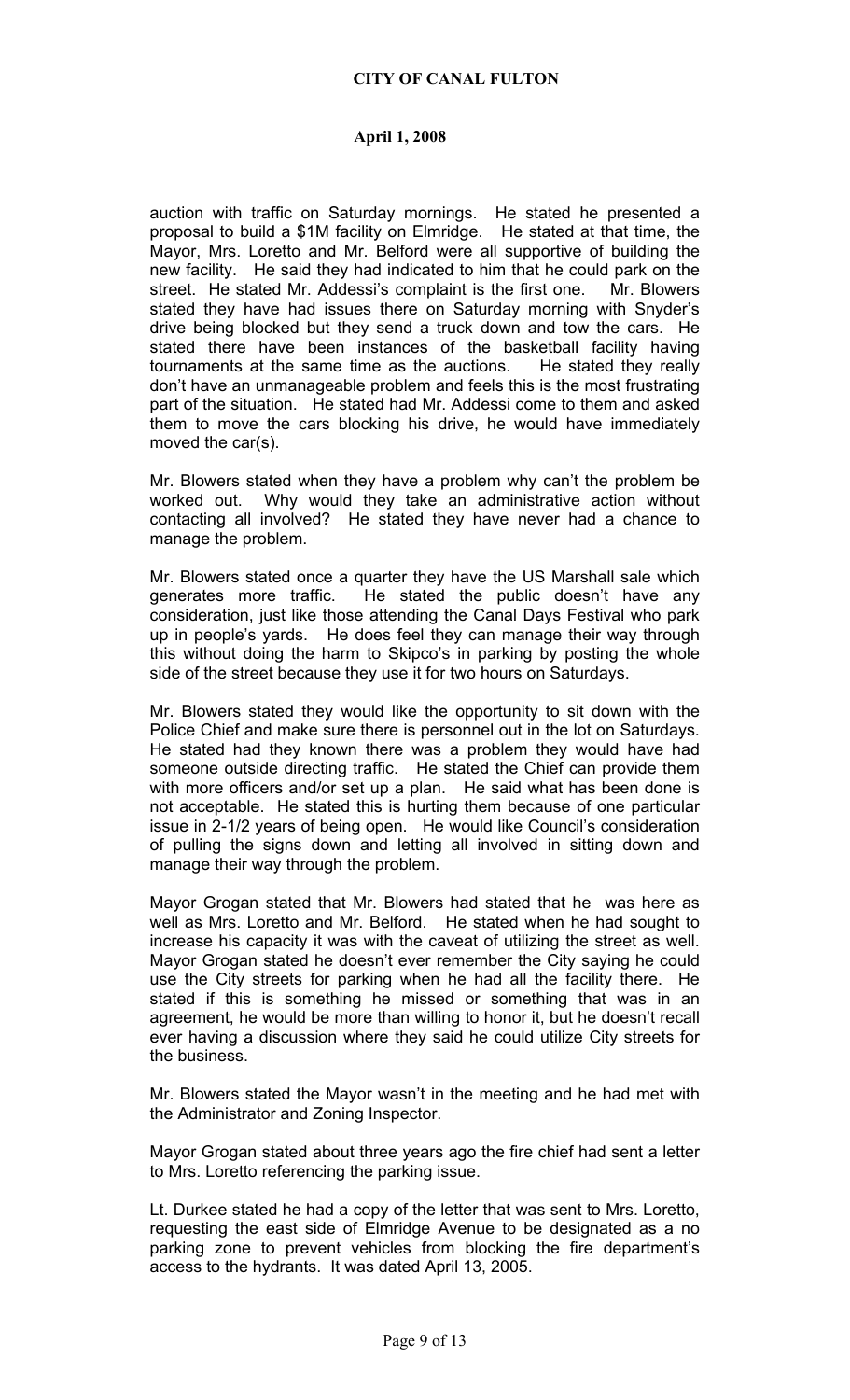Mayor Grogan stated to let the record reflect that Lt. Durkee is also the City's Fire Inspector and he is sitting in for Chief Green.

Lt. Durkee stated he was not sure of the Chief's decision regarding the letter, but he could give some of his thoughts why. He stated to have access to the hydrants and access to driveways and buildings. He stated there were signs posted at the beginning of the street and it is his feelings when the street was extended, the signs were not posted on the remaining part of the street.

Mayor Grogan asked if he knew if anyone from the fire department made contact with Mr. Blowers or his organization referencing the issues on the street. Lt. Durkee did not know.

Mayor Grogan asked Chief Frisone to give Council a brief description of what his department has experienced.

Chief Frisone stated Mr. Blowers is correct in the aspect that this problem only occurs on Saturday morning. It is exacerbated during the larger auctions. Chief Frisone stated the previous auction was a relatively light auction. He stated there was a vehicle that blocked a fire hydrant that they towed, which is not uncommon. He stated there were other citations that were written for other violations. He stated he did notice that the vehicles that were on the street, could have easily have fit into the parking lot. The off-street parking was not be utilized. It was wet that day and it was probably because of the mud. He stated there are five mailboxes, three fire hydrants and 4-5 five driveways that are along the approximate 1,000 feet of Elmridge. He stated this doesn't have anything to do with either business; it is the people that come to the auctions that are inconsiderate.

Chief Frisone stated he met with Mr. Blowers shortly after he joined the City. There was an incidence with Skipco's customers parking in the Athletic Club parking lot. Mr. Blowers stated at that time he would be more than willing to correct the problems when they occur. He stated after this incident occurred recently, he ran some stats. In 2007 during the twelve month period, they issued 13 parking citations on Elmridge and/or Furnace. In 2008, they have issued 27 parking citations. He stated these are for violations of parking in the intersection, parking in front of fire hydrants, and blocking drives. He stated this is being done by an on-duty officer, who gets called by a business owner because there is an issue. He stated whether they post signs or not, the Police Department is going to do the same thing. It is the volume from time-totime that causes them the greatest concern.

Chief Frisone stated when this issue was brought to his attention about a month ago by the City Manager and was asked what the best solution to the problem. He stated from his point of view in enforcing the law, the easiest solution is to have the whole side of the street posted as no parking. He stated to just post signs by the fire hydrants is not the point. He stated it may not be the best thing to do to make everyone on the street happy.

Chief Frisone stated if this problem continues, they would need to put more personnel on the street to try to continue the enforcement, especially on the larger auctions. He stated this is something that can be worked out. We can not have an on-duty officer directing traffic into the parking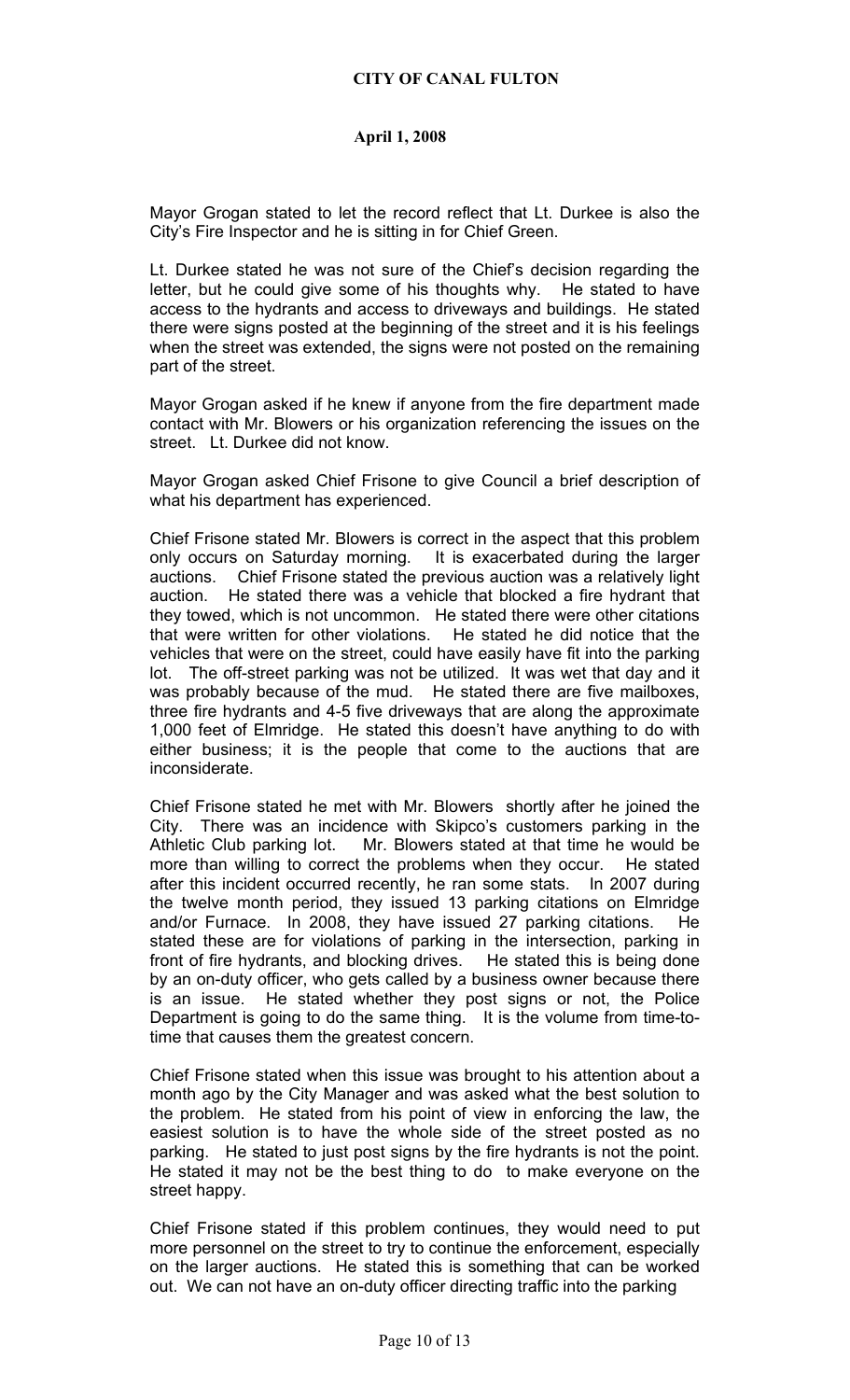lot, this is not our business. Chief Frisone stated they are not at liberty to go into a private parking lot and advise people that they can't park there.

Mr. Blowers stated he will not sit there and say they have done a great job at having someone directing. He stated it is a situation where they really didn't know they had a problem. He stated in two and a half years, this is the first time they have been in front of Council.

Mayor Grogan stated a possible solution would be to bag the signs on the days they have the US Marshall sales and for them to provide more staff directing traffic. Mayor Grogan stated he is trying to come up with an agreed solution and that his business is a very important, viable business in the community. He stated Mr. Addessi is as well and every other business. He stated that all businesses need to be viewed with the same eye, which is what can we do to help them achieve there ends. He stated we should not cut one off in order to help another advance. He stated regarding him being offered use of the roadway, he feels this needs to be discussed.

Mr. Blowers stated when he has the US Marshall sale there are a lot of people that attend and then we are towing their cars away and people are complaining and what they are trying to do is come up with an amicable solution to the problem. He stated it is possible if they are willing to bag the signs on those days and be a little bit more considerate for those two hours.

Mrs. Cihon asked if he could staff with orange vests to direct traffic into the lot.

Mr. Moellendick stated he didn't feel losing 1,000 feet of parking on one side of the road, he isn't really being hurt if he has 300 spaces in the lot.

Mr. Blowers stated it will hurt them.

Chief Frisone stated Mr. Blowers is busy inside and cannot be outside and this is not a police issue when someone pulls into the lot and decides to park right in the middle of the apron, which then creates a domino effect. He feels if they are put into the parking lot properly, they will not have this problem, except when they have the quarterly US Marshall sale. He said they will have to get together on a plan because they will keep the fire hydrants open, they are not going to let people park in the intersection and they are not going to let people block driveways.

Mayor Grogan stated it is a police issue when the people are parking on properties and leaving divot marks, parking in front of fire hydrants and disrupting business. Mayor Grogan stated he has seen the cars out there and the point is validated. We have fire hydrants, property and reports where visitors are just parking their vehicles anywhere they want and damaging property. This isn't something that is reflected on Skipco's but it is something that is tasks police officers to fill out reports and is a constant paper chase with this situation. He feels we have some working solution that we can work toward.

Mrs. Downing asked when cars are parked there if it affects the ability for fire trucks access.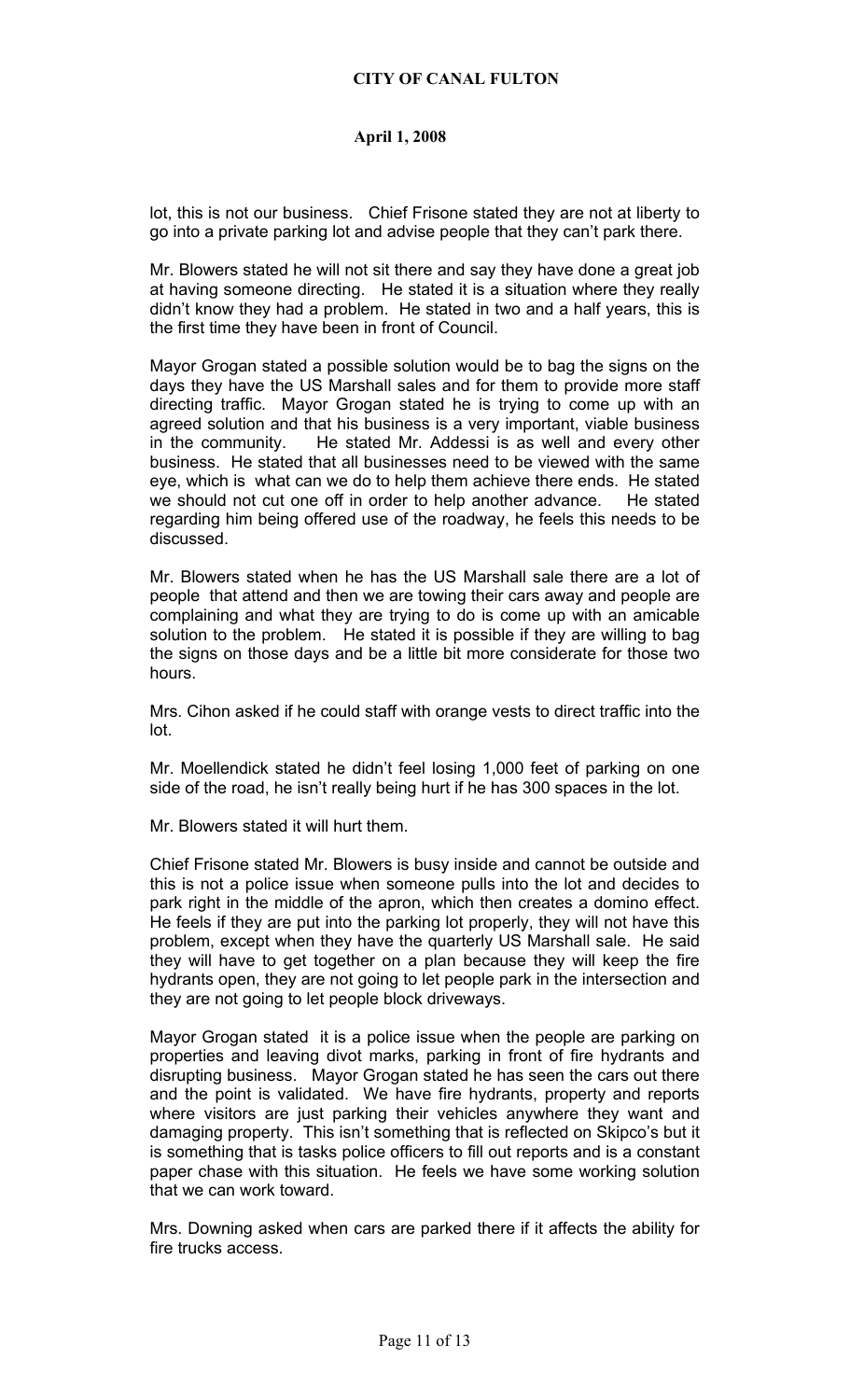Lt. Durkee stated he would have to check into this. He stated he envisions if they have a full house and the athletic center has a full house and parking on both sides of the road, yes it could impede traffic flow. He would suggest that the two hours that Mr. Blowers is talking about quarterly is the very instance why we are talking about posting the signs as no parking. However, if they could ensure access to buildings and fire hydrants, he doesn't know that he would have any reservations against that.

Mr. Losch stated if it is manageable during those hours and as long as we don't compromise the safety of this community, it could be workable. We would need the commitment that these fire hydrants are open, EMS and fire can get through and the streets are open for business. They are looking at a lot of people during that time and anything can happen.

Lt. Durkee stated as far as a safety standpoint, there are probably more people on Elmridge when there is a major auction than there are at any other time.

Mr. Blowers stated the street is not tight. He stated with cars on both sides of the street, you can get a fire truck and an ambulance going both directions on the street, it is a very wide thoroughfare. This isn't the issue at all. He stated all the buildings sit 75-100 feet back, so it isn't a problem getting to the buildings. He stated he objects to them posting no parking on the east side of the street, that it is not necessary.

Mr. Cozy stated our ordinances states 10 feet from fire hydrants. He stated this works in a residential area. He stated ordinances need amended for industrial zone because he doesn't feel we could service the area with cars parked on both sides of the road and leaving only a 10 foot gap from a fire hydrant and cars parked right up to a driveway. He doesn't feel it is going to work unless we manage it somehow.

Mr. Blowers stated we don't need a ladder truck on Elmridge because there aren't any two stories on that street.

Mayor Grogan stated they need aerial suppression is what they need on any type of building no matter if it is a one, two or three story building. He stated this has been a concern the fire department has brought to them several times.

Mr. Cozy stated a ladder truck also saves buildings.

Mr. Addessi stated people park on the street before the parking lot is full. He stated there has been times when they can't get a flat bed through the area.

Mrs. Addessi stated when the cars are parked along the street their mailbox is also being blocked. Therefore, they do not get their mail on Saturdays and they get checks daily and they need that mail.

Chief Frisone stated he doesn't determine where they signs go, he just enforces the law. He stated our ordinance doesn't specify about the mailboxes being blocked. This needs to be reviewed. The parking portion of the traffic code needs reviewed, as well as the amount of the fines.